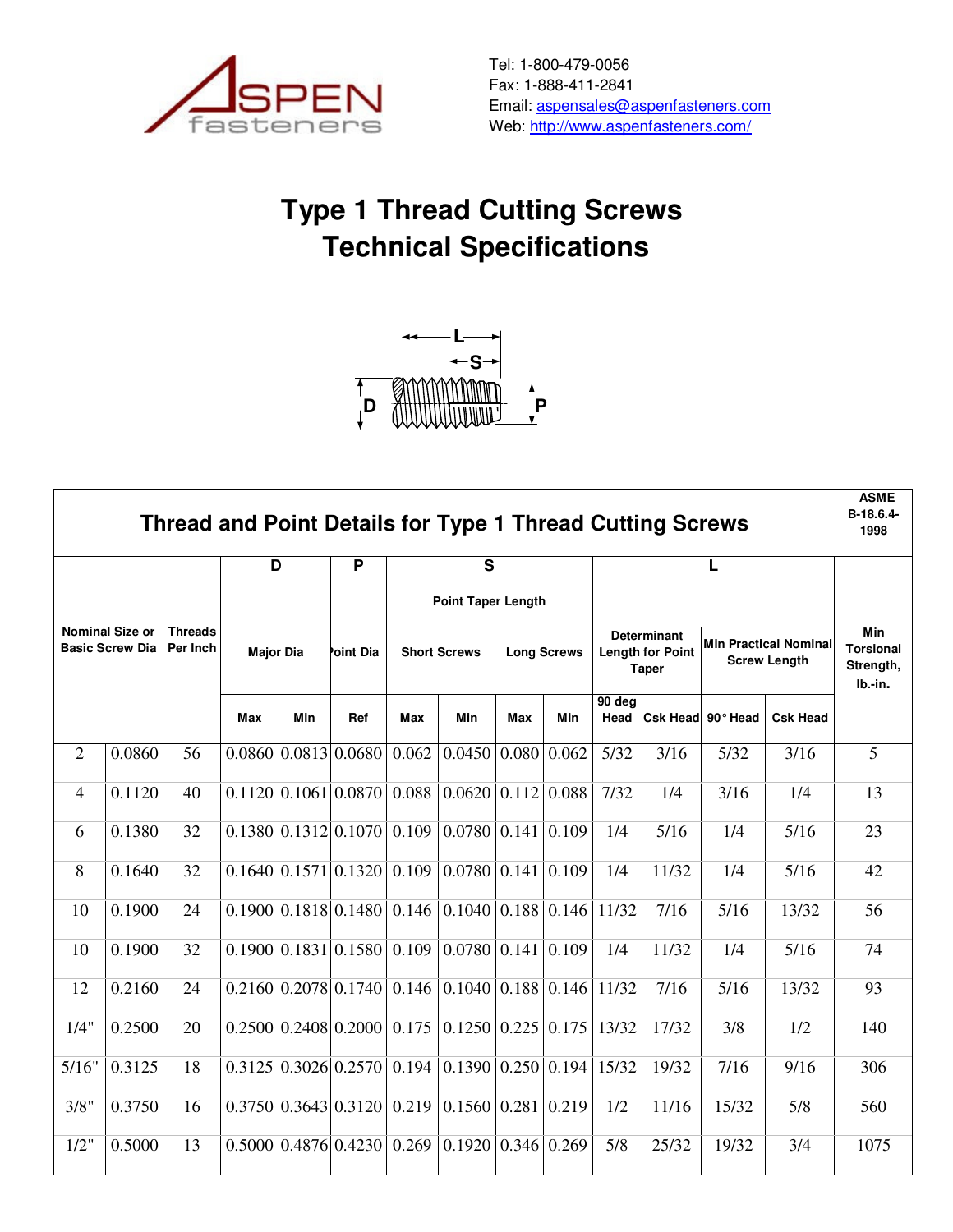

| Description           | Type 1 Thread cutting screws have a machine screw thread, blunt point and<br>single cutting edge for general use. Produces a fine standard machine screw<br>thread for field replacement.                                                                                                     |                                                     |  |  |  |  |  |  |
|-----------------------|-----------------------------------------------------------------------------------------------------------------------------------------------------------------------------------------------------------------------------------------------------------------------------------------------|-----------------------------------------------------|--|--|--|--|--|--|
|                       | <b>Steel</b>                                                                                                                                                                                                                                                                                  | <b>Stainless Steel</b>                              |  |  |  |  |  |  |
| Application           | Use in sheet metals, structural shapes, alloys and plastics. Stainless steel<br>offers additional corrosion resistance, but has limitations as a softer metal The<br>material into which the thread cutting screw is driven should have a lower<br>hardness by 10-20 Rockwell hardness points |                                                     |  |  |  |  |  |  |
| Material              | AISI 1016-1024 or equivalent steel                                                                                                                                                                                                                                                            | 18-8 Stainless steel                                |  |  |  |  |  |  |
| <b>Heat Treatment</b> | Quenched in liquid and then tempered<br>by reheating to 650 <sup>°</sup> F min.                                                                                                                                                                                                               | 18-8 stainless steel screws are not<br>heat treated |  |  |  |  |  |  |
| Surface Hardness      | Rockwell C45 min                                                                                                                                                                                                                                                                              |                                                     |  |  |  |  |  |  |
| Case Depth            | #4-#6 dia: .002 - .007<br>#8-#12 dia:.004 - .009<br>$\frac{1}{4}$ dia. and larger: .005-.011                                                                                                                                                                                                  |                                                     |  |  |  |  |  |  |
| Core Hardness         | Rockwell C28 - 38                                                                                                                                                                                                                                                                             |                                                     |  |  |  |  |  |  |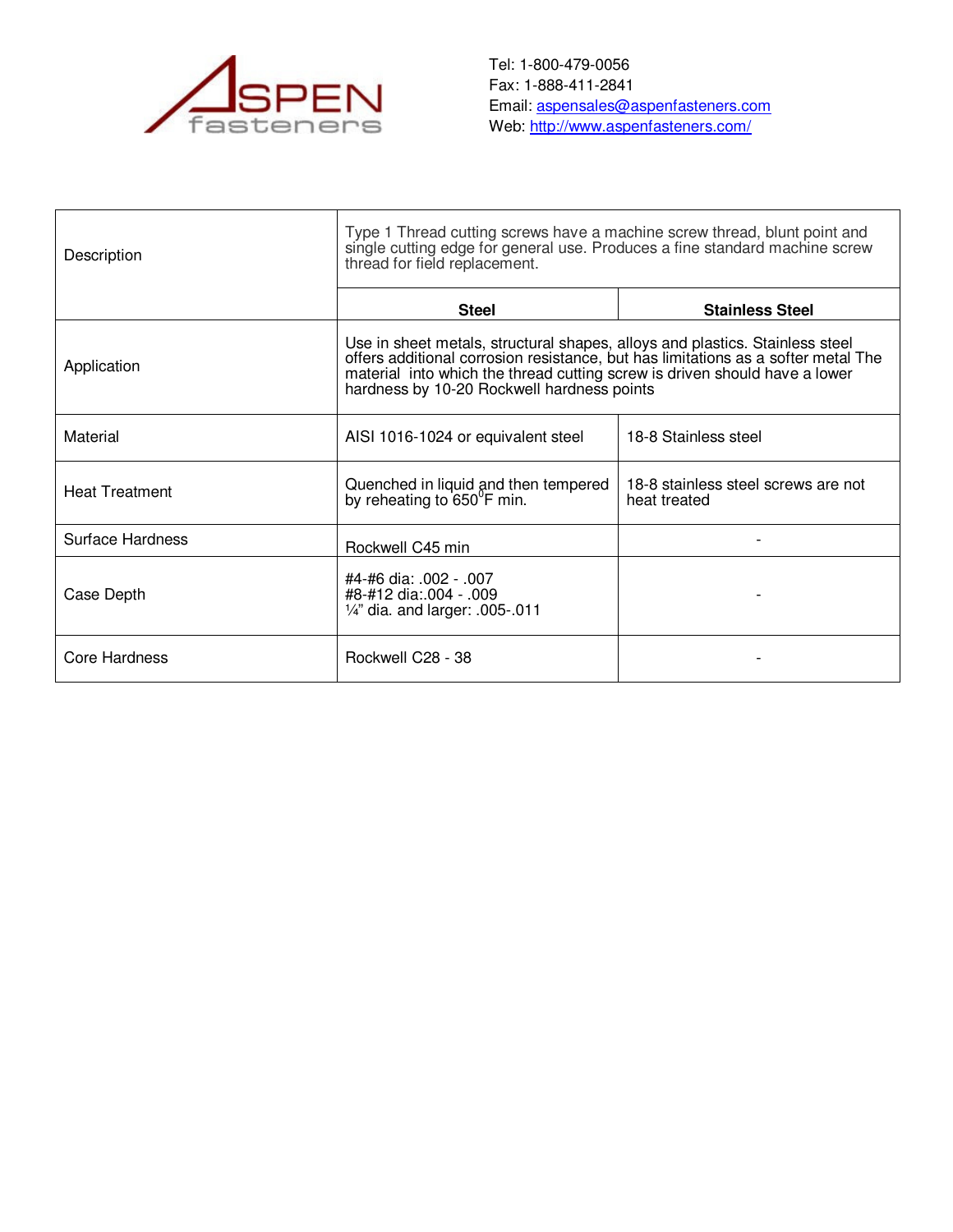

 **ASME** 

## **Type F Thread Cutting Screws Technical Specifications**



| <b>Thread and Point Details for Type F Thread Cutting Screws</b> |        |                            |                  |                 |                  |                     |                                           |                    |                | ASME<br>B-18.6.4-<br>1998                                     |       |                                                     |                        |                                |
|------------------------------------------------------------------|--------|----------------------------|------------------|-----------------|------------------|---------------------|-------------------------------------------|--------------------|----------------|---------------------------------------------------------------|-------|-----------------------------------------------------|------------------------|--------------------------------|
|                                                                  |        |                            |                  | D               | $\overline{P}$   |                     | S                                         |                    |                |                                                               |       |                                                     |                        |                                |
|                                                                  |        |                            |                  |                 |                  |                     | <b>Point Taper Length</b>                 |                    |                |                                                               |       |                                                     |                        | <b>Min</b><br><b>Torsional</b> |
| <b>Nominal Size or</b><br><b>Basic Screw Dia</b>                 |        | <b>Threads</b><br>Per Inch | <b>Major Dia</b> |                 | <b>Point Dia</b> | <b>Short Screws</b> |                                           | <b>Long Screws</b> |                | <b>Determinant</b><br><b>Length for Point</b><br><b>Taper</b> |       | <b>Min Practical Nominal</b><br><b>Screw Length</b> |                        | Strength,<br>lb.-in.<br>(Steel |
|                                                                  |        |                            | Max              | Min             | Ref              | Max                 | Min<br>Max<br><b>Min</b>                  |                    | 90 deg<br>Head | Csk Head 90° Head                                             |       | <b>Csk Head</b>                                     | <b>Screws</b><br>only) |                                |
| $\overline{2}$                                                   | 0.0860 | 56                         | 0.0860           | 0.0813          | 0.0680           | 0.062               | 0.0450                                    | 0.080              | 0.062          | 5/32                                                          | 3/16  | 5/32                                                | 3/16                   | 5                              |
| $\overline{4}$                                                   | 0.1120 | 40                         | 0.1120           | 0.1061          | 0.0870           | 0.088               | $0.0620 \mid 0.112$                       |                    | 0.088          | 7/32                                                          | 1/4   | 3/16                                                | 1/4                    | 13                             |
| 5                                                                | 0.1250 | 40                         | 0.1250           | 0.1191          | 0.1000           | 0.880               | $0.0620$ 0.112 0.088                      |                    |                | 7/32                                                          | 9/32  | 3/16                                                | 1/4                    | 18                             |
| 6                                                                | 0.1380 | 32                         |                  | 0.1380 0.1312   | 0.1070           | 0.109               | $0.0780$ 0.141 0.109                      |                    |                | 1/4                                                           | 5/16  | 1/4                                                 | 5/16                   | 23                             |
| 8                                                                | 0.1640 | 32                         | 0.1640           | 0.1571          | 0.1320           | 0.109               | $0.0780$ 0.141 0.109                      |                    |                | 1/4                                                           | 11/32 | 1/4                                                 | 5/16                   | 42                             |
| 10                                                               | 0.1900 | 24                         | 0.1900           | 0.1818          | 0.1480           | 0.146               | $0.1040 \mid 0.188 \mid 0.146 \mid 11/32$ |                    |                |                                                               | 7/16  | 5/16                                                | 13/32                  | 56                             |
| 10                                                               | 0.1900 | 32                         | 0.1900           | 0.1831          | 0.1580           | 0.109               | $0.0780$ 0.141 0.109                      |                    |                | 1/4                                                           | 11/32 | 1/4                                                 | 5/16                   | 74                             |
| 12                                                               | 0.2160 | 24                         |                  | $0.2160$ 0.2078 | 0.1740           | 0.146               | $0.1040$ 0.188 0.146 11/32                |                    |                |                                                               | 7/16  | 5/16                                                | 13/32                  | 93                             |
| 1/4"                                                             | 0.2500 | 20                         | 0.2500           | 0.2408          | 0.2000           | 0.175               | $0.1250$   $0.225$   $0.175$   $13/32$    |                    |                |                                                               | 17/32 | 3/8                                                 | 1/2                    | 140                            |
| 5/16"                                                            | 0.3125 | 18                         | 0.3125           | 0.3026          | 0.2570           | 0.194               | $0.1390 \mid 0.250 \mid 0.194 \mid 15/32$ |                    |                |                                                               | 19/32 | 7/16                                                | 9/16                   | 306                            |
| 3/8"                                                             | 0.3750 | 16                         | 0.3750           | 0.3643          | 0.3120           | 0.219               | $0.1560$ 0.281                            |                    | 0.219          | 1/2                                                           | 11/16 | 15/32                                               | 5/8                    | 560                            |
| 1/2"                                                             | 0.5000 | 13                         | 0.5000           | 0.4876          | 0.4230           | 0.269               | $0.1920 \mid 0.346 \mid 0.269$            |                    |                | 5/8                                                           | 25/32 | 19/32                                               | 3/4                    | 1075                           |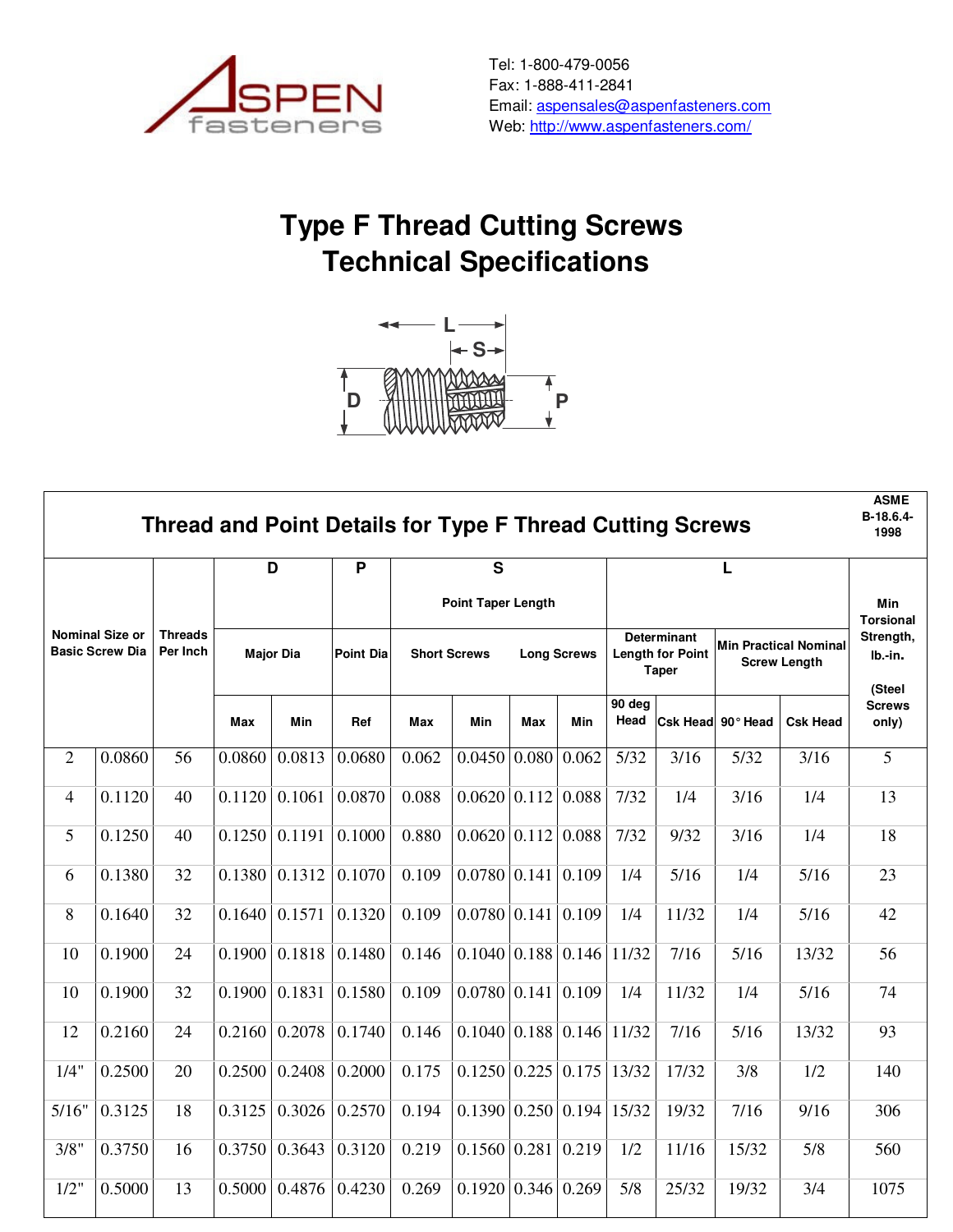

| Description           | Type F Thread cutting screws have a machine screw thread, blunt point,<br>tapered entering threads and multiple cutting edges. Produces a fine standard<br>machine screw thread for field replacement.                              |                                                                                                                                                                                                                                                                                                                                           |  |  |  |  |  |
|-----------------------|-------------------------------------------------------------------------------------------------------------------------------------------------------------------------------------------------------------------------------------|-------------------------------------------------------------------------------------------------------------------------------------------------------------------------------------------------------------------------------------------------------------------------------------------------------------------------------------------|--|--|--|--|--|
|                       | <b>Steel</b>                                                                                                                                                                                                                        | <b>Stainless Steel</b>                                                                                                                                                                                                                                                                                                                    |  |  |  |  |  |
| Application           | Use in heavy gauge sheet metal, aluminum, zinc and lead die castings, cast<br>iron, brass and plastic. The material into which the thread cutting screw is<br>driven should have a lower hardness by 10-20 Rockwell hardness points |                                                                                                                                                                                                                                                                                                                                           |  |  |  |  |  |
| Material              | AISI 1016-1024 or equivalent steel                                                                                                                                                                                                  | 18-8 stainless steel or 410 martensitic<br>stainless steel                                                                                                                                                                                                                                                                                |  |  |  |  |  |
| <b>Heat Treatment</b> | Quenched in liquid and then tempered<br>by reheating to 650°F min.                                                                                                                                                                  | 18-8 stainless steel screws are not<br>heat treated, 410 staninless screws<br>are to be annealed by heating to<br>1850-1950 <sup>°</sup> F, for at least $\frac{1}{2}$ hr and<br>rapid air or oil quenched then<br>reheated to 525 <sup>°</sup> F for at least 1 hr and<br>then air cooled to provide the required<br>hardness properties |  |  |  |  |  |
| <b>Hardness</b>       | Rockwell C45 min. Steel core<br>hardness (after tempering) Rockwell<br>C <sub>28</sub> -38                                                                                                                                          | Stainless 410: Rockwell C38-42<br>Stainless 18-8 Rockwell B90-C20                                                                                                                                                                                                                                                                         |  |  |  |  |  |
| Case Depth            | #4-#6 dia: .002 - .007<br>#8-#12 dia:.004 - .009<br>1/4" dia. and larger: .005-.011                                                                                                                                                 |                                                                                                                                                                                                                                                                                                                                           |  |  |  |  |  |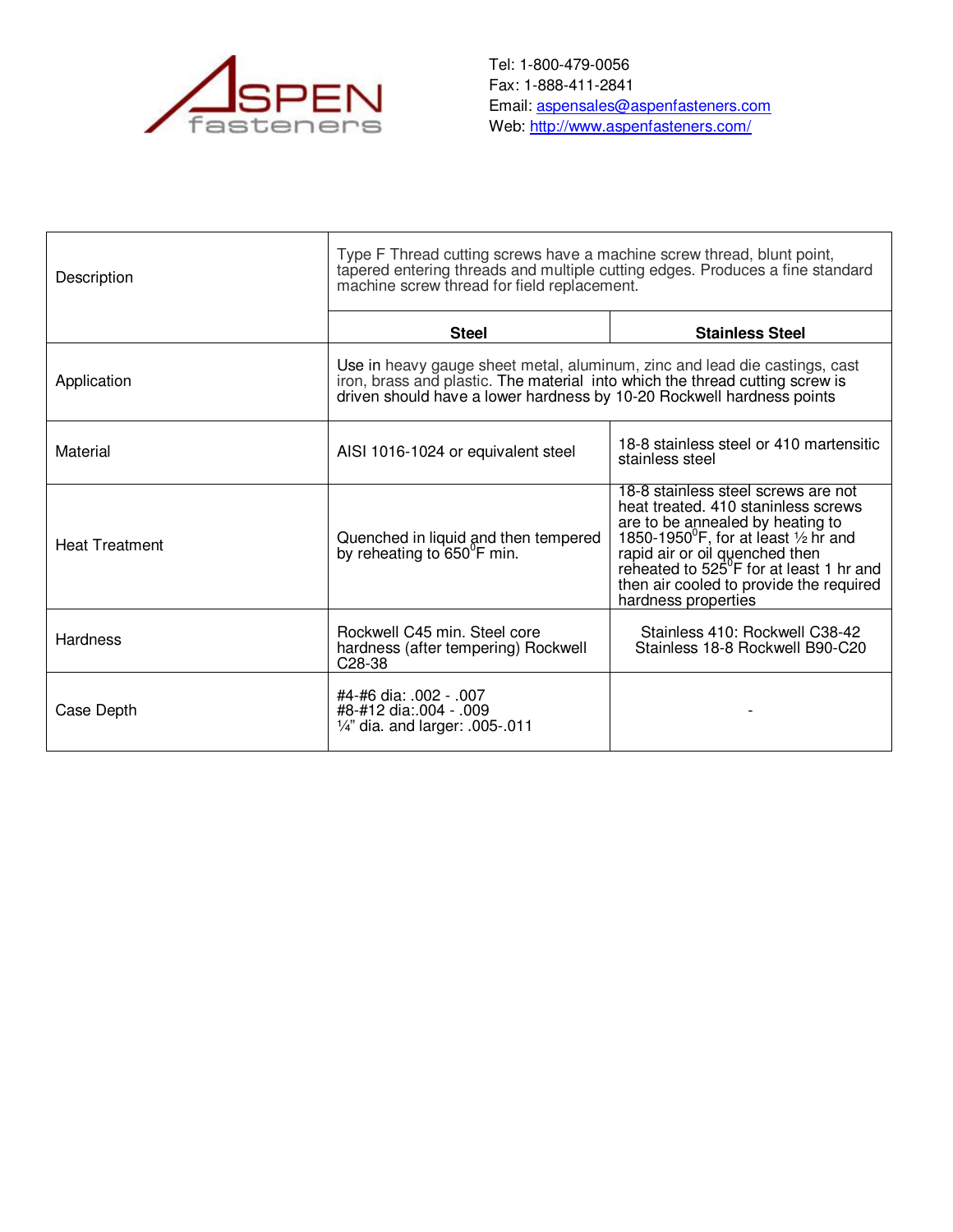

## **Type 23 Thread Cutting Screws Technical Specifications**



| <b>Thread and Point Details for Type 23 Thread Cutting Screws</b> |        |                            |                  |        |                  |                     |                                           |                |                    | <b>ASME</b><br>B-18.6.4-<br>1998 |                                                               |                                                     |                 |                                          |
|-------------------------------------------------------------------|--------|----------------------------|------------------|--------|------------------|---------------------|-------------------------------------------|----------------|--------------------|----------------------------------|---------------------------------------------------------------|-----------------------------------------------------|-----------------|------------------------------------------|
|                                                                   |        |                            |                  | D      | P                |                     |                                           | $\overline{s}$ |                    |                                  |                                                               | L                                                   |                 |                                          |
|                                                                   |        |                            |                  |        |                  |                     | <b>Point Taper Length</b>                 |                |                    |                                  |                                                               |                                                     |                 | Min                                      |
| <b>Nominal Size or</b><br><b>Basic Screw Dia</b>                  |        | <b>Threads</b><br>Per Inch | <b>Major Dia</b> |        | <b>Point Dia</b> | <b>Short Screws</b> |                                           |                | <b>Long Screws</b> |                                  | <b>Determinant</b><br><b>Length for Point</b><br><b>Taper</b> | <b>Min Practical Nominal</b><br><b>Screw Length</b> |                 | <b>Torsional</b><br>Strength,<br>Ib.-in. |
|                                                                   |        |                            | Max              | Min    | Ref              | Max                 | Min                                       | <b>Max</b>     | Min                | 90 deg<br>Head                   |                                                               | Csk Head 90° Head                                   | <b>Csk Head</b> |                                          |
| $\overline{2}$                                                    | 0.0860 | 56                         | 0.0860           | 0.0813 |                  |                     | 0.0680 0.062 0.0450                       |                | $0.080 \mid 0.062$ | 5/32                             | 3/16                                                          | 5/32                                                | 3/16            | 5                                        |
| 4                                                                 | 0.1120 | 40                         | 0.1120           | 0.1061 |                  |                     | $0.0870$ 0.088 0.0620 0.112 0.088         |                |                    | 7/32                             | 1/4                                                           | 3/16                                                | 1/4             | 13                                       |
| 5                                                                 | 0.1250 | 40                         | 0.1250           | 0.1191 |                  |                     | $0.1000$ $0.880$ $0.0620$ $0.112$ $0.088$ |                |                    | 7/32                             | 9/32                                                          | 3/16                                                | 1/4             | 18                                       |
| 6                                                                 | 0.1380 | 32                         | 0.1380           | 0.1312 |                  |                     | $0.1070$ 0.109 0.0780 0.141 0.109         |                |                    | 1/4                              | 5/16                                                          | 1/4                                                 | 5/16            | 23                                       |
| 8                                                                 | 0.1640 | 32                         | 0.1640           | 0.1571 |                  |                     | $0.1320$ 0.109 0.0780 0.141 0.109         |                |                    | 1/4                              | 11/32                                                         | 1/4                                                 | 5/16            | 42                                       |
| 10                                                                | 0.1900 | 24                         | 0.1900           | 0.1818 |                  |                     | $0.1480$ $0.146$ $0.1040$ $0.188$ $0.146$ |                |                    | 11/32                            | 7/16                                                          | 5/16                                                | 13/32           | 56                                       |
| 10                                                                | 0.1900 | 32                         | 0.1900           | 0.1831 |                  |                     | $0.1580$ 0.109 0.0780 0.141 0.109         |                |                    | 1/4                              | 11/32                                                         | 1/4                                                 | 5/16            | 74                                       |
| 12                                                                | 0.2160 | 24                         | 0.2160           | 0.2078 |                  |                     | $0.1740$ 0.146 0.1040 0.188 0.146         |                |                    | 11/32                            | 7/16                                                          | 5/16                                                | 13/32           | 93                                       |
| 1/4"                                                              | 0.2500 | 20                         | 0.2500           | 0.2408 |                  |                     | $0.2000$ $0.175$ $0.1250$ $0.225$ $0.175$ |                |                    | 13/32                            | 17/32                                                         | 3/8                                                 | 1/2             | 140                                      |
| 5/16"                                                             | 0.3125 | 18                         | 0.3125           | 0.3026 |                  |                     | $0.2570$ 0.194 0.1390 0.250 0.194         |                |                    | 15/32                            | 19/32                                                         | 7/16                                                | 9/16            | 306                                      |
| 3/8"                                                              | 0.3750 | 16                         | 0.3750           | 0.3643 |                  |                     | $0.3120$ $0.219$ $0.1560$ $0.281$ $0.219$ |                |                    | 1/2                              | 11/16                                                         | 15/32                                               | 5/8             | 560                                      |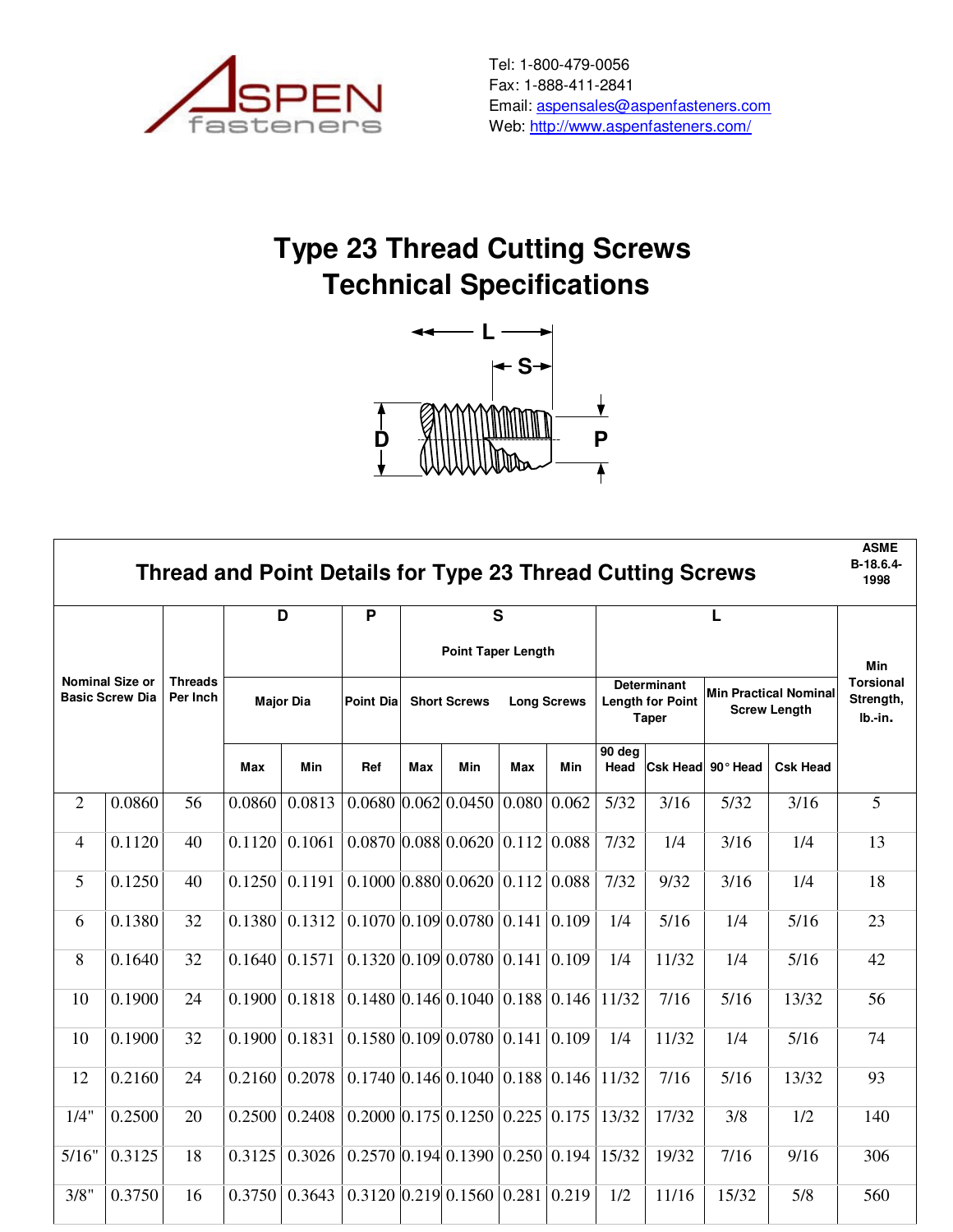

| Description           | Type 23 Thread cutting screws have a machine screw thread, blunt point,<br>tapered entering threads and a single wide cutting edge with a chip cavity.<br>Produces a fine standard machine screw thread for field replacement.                                                           |                                                     |  |  |  |  |  |  |
|-----------------------|------------------------------------------------------------------------------------------------------------------------------------------------------------------------------------------------------------------------------------------------------------------------------------------|-----------------------------------------------------|--|--|--|--|--|--|
|                       | <b>Steel</b>                                                                                                                                                                                                                                                                             | <b>Stainless Steel</b>                              |  |  |  |  |  |  |
| Application           | Use in cast iron, zinc and aluminum die castings and plastics. The type 23 chip cavity provides excellent chip clearing with minimum tightening torque. .The<br>material into which the thread cutting screw is driven should have a lower<br>hardness by 10-20 Rockwell hardness points |                                                     |  |  |  |  |  |  |
| Material              | AISI 1016-1024 or equivalent steel                                                                                                                                                                                                                                                       | 18-8 stainless                                      |  |  |  |  |  |  |
| <b>Heat Treatment</b> | Quenched in liquid and then tempered<br>by reheating to 650 <sup>°</sup> F min.                                                                                                                                                                                                          | 18-8 stainless steel screws are not<br>heat treated |  |  |  |  |  |  |
| Surface Hardness      | Rockwell C45 min                                                                                                                                                                                                                                                                         |                                                     |  |  |  |  |  |  |
| Case Depth            | #4-#6 dia: .002 - .007<br>#8-#12 dia:.004 - .009<br>$\frac{1}{4}$ dia. and larger: .005-.011                                                                                                                                                                                             |                                                     |  |  |  |  |  |  |
| Core Hardness         | Steel core hardness (after tempering)<br>Rockwell C28-38                                                                                                                                                                                                                                 | Rockwell B90-C20                                    |  |  |  |  |  |  |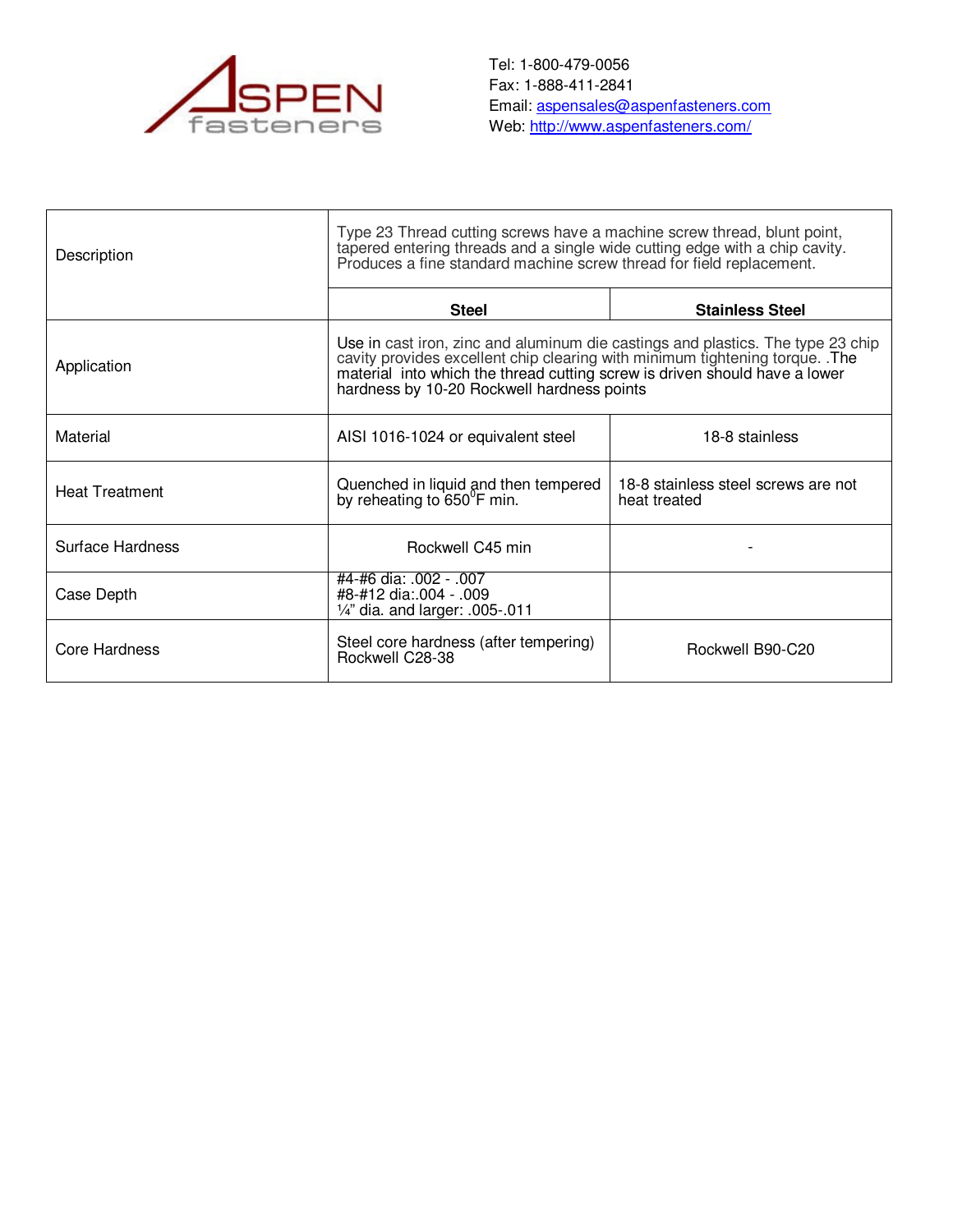

## **Type 25 Thread Cutting Screws Technical Specifications**



| <b>Thread and Point Details for Type 25 Thread Cutting Screws</b> |        |                            |                  |       |                  |       |                  |                              |       | <b>ASME</b><br>B-18.6.4-<br>1998                        |                 |                                                              |
|-------------------------------------------------------------------|--------|----------------------------|------------------|-------|------------------|-------|------------------|------------------------------|-------|---------------------------------------------------------|-----------------|--------------------------------------------------------------|
|                                                                   |        |                            | D                |       | $\mathbf d$      |       | P                | S                            |       | L                                                       |                 |                                                              |
| <b>Nominal Size or</b><br><b>Basic Screw Dia</b>                  |        | <b>Threads</b><br>Per Inch | <b>Major Dia</b> |       | <b>Minor Dia</b> |       | <b>Point Dia</b> | <b>Point Taper</b><br>Length |       | <b>Min Preactical</b><br><b>Nominal Screw</b><br>Length |                 | Min Torsional<br>Strength,<br>lb.-in.<br>(Steel Screws Only) |
|                                                                   |        |                            | <b>Max</b>       | Min   | Max              | Min   | Ref              | Max                          | Min   | 90 deg<br>Head                                          | <b>Csk Head</b> |                                                              |
| $\overline{2}$                                                    | 0.0860 | 32                         | 0.0880           | 0.082 | 0.064            | 0.060 | 0.0580           | 0.062                        | 0.047 | 5/32                                                    | 3/16            | $\overline{4}$                                               |
| 4                                                                 | 0.1120 | 24                         | 0.1140           | 0.108 | 0.086            | 0.082 | 0.0790           | 0.083                        | 0.063 | 3/16                                                    | 1/4             | 13                                                           |
| 5                                                                 | 0.1250 | 20                         | 0.1300           | 0.123 | 0.094            | 0.090 | 0.0870           | 0.10                         | 0.075 | 7/32                                                    | 9/32            | 18                                                           |
| 6                                                                 | 0.1380 | 20                         | 0.1390           | 0.132 | 0.104            | 0.099 | 0.0950           | 0.10                         | 0.075 | 1/4                                                     | 9/32            | 24                                                           |
| $\overline{7}$                                                    | 0.1510 | 19                         | 0.1540           | 0.147 | 0.115            | 0.109 | 0.1050           | 0.105                        | 0.079 | 1/4                                                     | 5/16            | 30                                                           |
| 8                                                                 | 0.1640 | 18                         | 0.1660           | 0.159 | 0.122            | 0.116 | 0.1120           | 0.111                        | 0.083 | 9/32                                                    | 11/32           | 39                                                           |
| 10                                                                | 0.1900 | 16                         | 0.1890           | 0.182 | 0.141            | 0.135 | 0.1300           | 0.125                        | 0.094 | 5/16                                                    | 3/8             | 56                                                           |
| 12                                                                | 0.2160 | 14                         | 0.2150           | 0.208 | 0.164            | 0.157 | 0.1520           | 0.143                        | 0.107 | 11/32                                                   | 7/16            | 88                                                           |
| 1/4                                                               | 0.2500 | 14                         | 0.2460           | 0.237 | 0.192            | 0.185 | 0.1790           | 0.143                        | 0.107 | 3/8                                                     | 1/2             | 142                                                          |
| 5/16                                                              | 0.3125 | 12                         | 0.3150           | 0.306 | 0.244            | 0.236 | 0.2300           | 0.167                        | 0.125 | 15/32                                                   | 19/32           | 290                                                          |
| 3/8                                                               | 0.3750 | 12                         | 0.3800           | 0.371 | 0.309            | 0.299 | 0.2930           | 0.167                        | 0.125 | 17/32                                                   | 11/16           | 590                                                          |